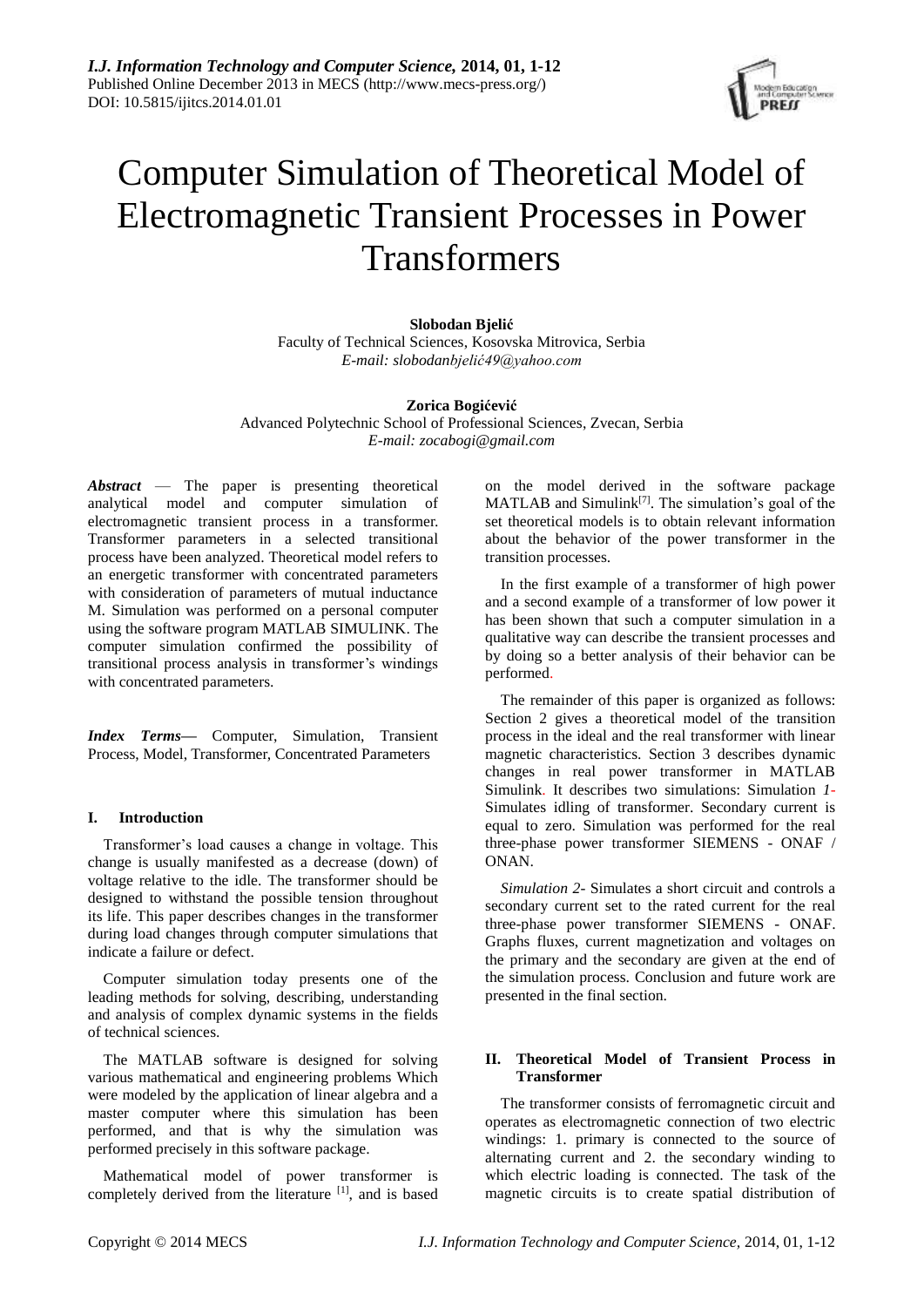magnetic excitation forces and magnetic fluxes which produce currents in winding at a circuit or strange magnetic fields<sup>[6]</sup>. The processes in a three-phase transformer are equivalent to processes in single-phase one if the influences of the other two phases are considered according to assumptions as in the model of an ideal and symmetric three-phase transformer, where according to figure 1:



Fig. 1: b)

Fig. 1: a) Three separated magnetic circuits and b) equivalent scheme of transformer with concentrated parameters

- 1. Conductance of magnetic circuits for all three phases are equal:  $\lambda_a \cong \lambda_b \cong \lambda_c \cong \lambda$
- 2. Sum of magnetic excitation forces of three phases equals to zero  $M_{\mu a} + M_{\mu b} + M_{\mu c} = 0$

3. According to IV Maxwell equation  $divB = 0$  $\overline{a}$ ,  $\phi_{\mu a} + \phi_{\mu b} + \phi_{\mu c} = 0$ 

Currents and voltages in windings can oscillate propagation through coils if the winding includes; The theory of wave spreading through coil's threads covers parameters of capacitance towards mass, winding inductance, capacitances between adjacent coils, mutual inductivity of one thread to another, reaction of primary coil on secondary and vice versa, turbulent currents in magnetic core , losses caused by hysteresis.

In the model, values of primary and secondary winding are  $R_p = R_1[\Omega]$ ,  $R_s = R_2[\Omega]$  and values of inductance are  $L_p = L_1[H]$ ,  $L_s = L_2[H]$ 



Fig. 2: a) One equivalent scheme of three-phase transformer, with Hysteresis curve

Nonlinear characteristic of magnet biasing, figure 2 is dependence  $B = f(H_{Fe})$  which has an hysteresis form of a distorted rectangle and high values of magnetic penetrability  $\mu = dB / dH$ .

High values of magnetic penetrability  $\mu = dB / dH$ help to minimize influences of air gaps and magnetic contours on which magnetic fluxes close.

Magnetic induction and strength of the fields *B* , *H* have different values in different points of cross section of the core. Values are variable due to three reasons:

- a) due to the value change of cross section
- b) due to the heterogeneity of magnetic domains (ferromagnetic, gap filled with air, etc), and
- c) due to the dissipation of magnetic fluxes between adjacent coils.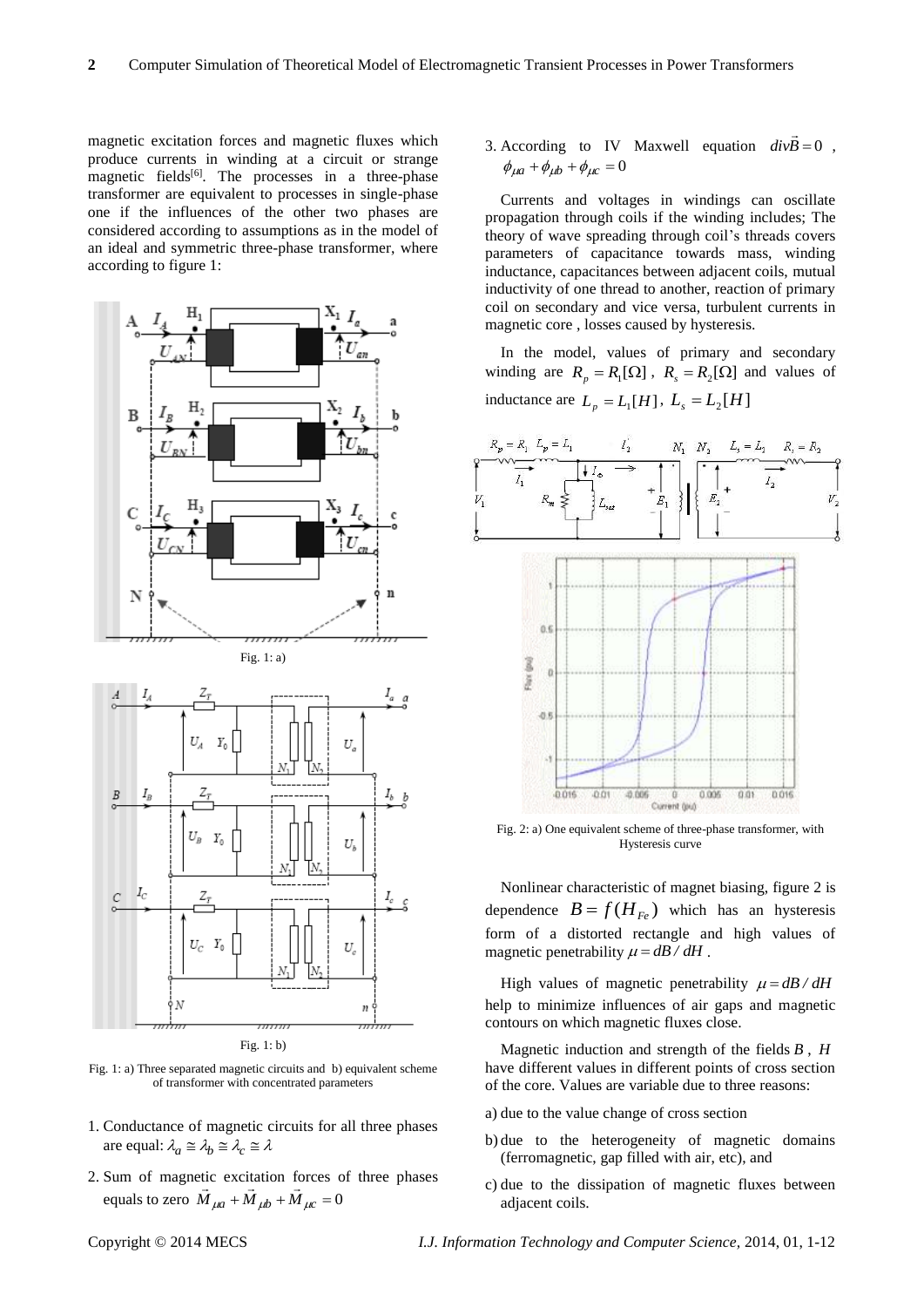Magnetic characteristics of magnetic circuits of devices such are transformer, dependence  $B_{sr} = f(H)$ , differs from magnetic characteristics of material  $B = f(H)$  due to following reasons <sup>[1]</sup>:

- Lengths of contours where magnetic fluxes close are not equal, and there are also fluxes of dissipation. Influence of unequal lengths of contours can be lessened only by assumption that a magnetic circuit is composed of elementary parts with the same magnetic characteristics which are packed in order in the direction of a planned contour.
- Inequalities of cross sections along contours of fluxes. In calculations that influence, this can be lessened with the usage of the smallest value of a cross section  $S_m$  along contours of the magnetic circuit.
- Influence of connections, cracks and presence of magnetic gaps in the circuit filled with air along contours of flux closures. According to the second of Kirchhoff's laws on magnetic circuits [2]:

$$
\sum_{j} H_{j} l_{j} = h_{Fe} \cdot l + \frac{\delta \cdot B_{\delta}}{\mu_{0}} ,
$$
  
= 
$$
MPS = H(l + \delta)
$$
 (1)

*hFe* is the intensity of the field which acts as the magnetic core,  $B_{\delta} = b = B$  - is the inductance value if there is no dissipation in the gap on the cross section, *H* - mean value or real value of field intensity which acts on the cross section,  $H_p$  - value of field intensity which would exist on the cross section if gaps would not exist.

$$
H = \frac{MPS}{l + \delta} \approx \frac{F}{l} = h_{Fe} + \frac{\delta}{l} \frac{B}{\mu_0} = h_{Fe} + H_p, \qquad (2)
$$

where  $\mu_e = B/\mu_0 H$  is the relative value of magnetic conductivity of a magnetic circuit,  $\mu = B/H$  is the absolute value of magnetic penetrability of material,  $\frac{l}{\delta} = m_p$  is the magnetic penetrability in the form of a magnetic  $\frac{l}{\delta} = m_p$  circuit.

For magnetic circuits where  $\frac{l}{s} = m_p \approx 1$  $\frac{\hbar}{\delta} = m_p \approx 1$ ,  $l \approx \delta$ 

applies 
$$
\frac{1}{\mu_e} = \frac{1}{\mu} + \frac{1}{1} \Rightarrow \mu_e = \frac{\mu}{\mu + 1} \approx 1
$$
.

This procedure leads to the expression for differential magnetic penetrability:

$$
\frac{1}{\mu_{de}} = \frac{\Delta H}{\Delta B}, \quad \frac{1}{\mu_{de}} = \frac{1}{\mu_d} + \frac{1}{m_p},
$$
\n<sup>(3)</sup>

### **Differences in the process of magnetic biasing, which occur on hysteresis curve.**

Magnetic parameters must be determined on a finished magnetic circuit which has its own geometric shape and winding position.

According to the Faraday law, the electro motor force of primary and secondary winding,  $u_1$  and  $u_2$  are consequences of changes of fluxes:

$$
\Phi = -\frac{1}{N_p} \int_{0}^{t} u_p dt = -\frac{1}{N_1} \int_{0}^{t} u_1 dt , \qquad (4)
$$

$$
\Phi = -\frac{1}{N_s} \int_0^t u_s dt = -\frac{1}{N_2} \int_0^t u_2 dt , \qquad (5)
$$

# **2.1 Theoretical Model Of A Transitional Process in an Ideal Transformer with Linear Magnetization Characteristic**

$$
u_{iz.p} = U_{iz.m} \sin(\omega \cdot t + \theta) \tag{6}
$$

Voltage equations are:

$$
u_{iz.p} - L_p \frac{di_p}{dt} - M \frac{di_s}{dt} = 0,
$$
 (7)

$$
L_s \frac{di_s}{dt} + M \frac{di_p}{dt} = 0 \Leftrightarrow \frac{di_s}{dt} = -\frac{M}{L_s} \frac{di_p}{dt}
$$
 (8)

Connection coefficient  $p^Ls$  $c = \frac{L_p L}{L_p L}$  $k_c^2 = \frac{M}{m}$  has the value

 $=\frac{m}{\sqrt{1-\epsilon}}\approx 1$  $p^Ls$  $c = \frac{L}{\sqrt{L_n L}}$  $k_c = \frac{M}{\sqrt{m}} \approx 1$  if the fluxes include the winding of

the primary and secondary are equal in value. In approximate calculations, the following expressions apply:

$$
L_p = \mu_0 \mu_r \left(\frac{N_1}{l}\right)^2 V, L_s = \mu_0 \mu_r \left(\frac{N_2}{l}\right)^2 V
$$
  

$$
M = \sqrt{L_p L_s} = \mu_0 \mu_r \frac{N_1 N_2}{l^2} V
$$
 (9)

$$
M = \sqrt{L_p L_s} = \mu_0 \mu_r \frac{N_1 N_2}{l^2} V \tag{10}
$$

where  $\mu_0 = 4\pi \cdot 10^{-7} \frac{H}{m}$  $\mu_0 = 4\pi \cdot 10^{-7} \frac{H}{m}$ ,  $\mu_r$  is the magnetic penetrability of the air and core,  $N_1$ ,  $N_2$  are the numbers of the primary and secondary coils and

Copyright © 2014 MECS *I.J. Information Technology and Computer Science,* 2014, 01, 1-12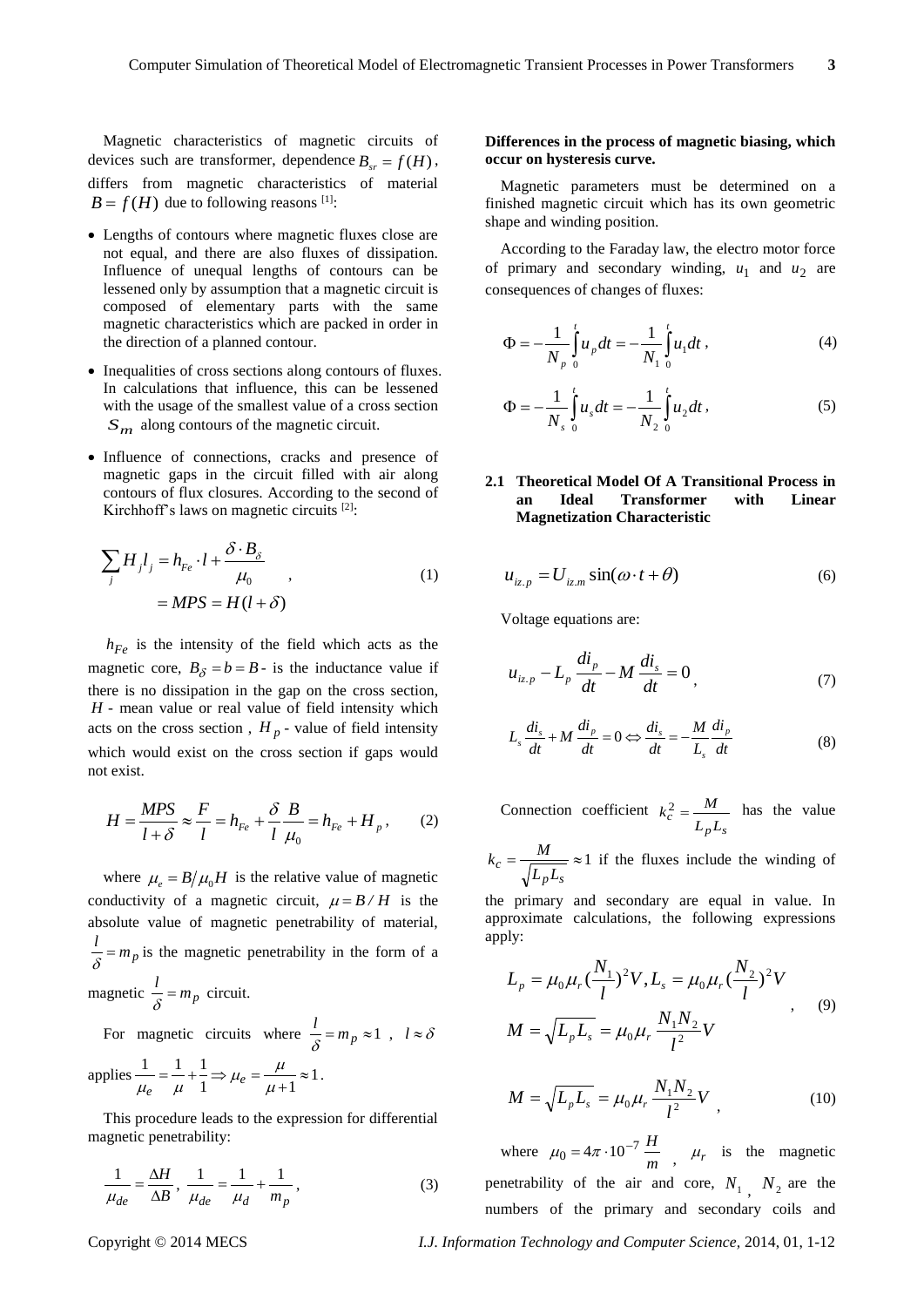$V$  volume as the part of the space where the windings are placed, figure 3. In the primary transformer circuit active losses presented with resistance exist  $R_p$  and in the secondary circuit with resistance  $R_s$ , if the power transformer is directly connected to voltage source:

$$
u_{iz,p} - L_p \frac{di_p}{dt} - M \frac{di_s}{dt} = R_p \cdot i_p, \qquad (11)
$$

$$
L_s \frac{di_s}{dt} + M \frac{di_p}{dt} + R_s \cdot i_s = 0 / \frac{\partial}{\partial t},
$$
\n(12)

$$
R_s \frac{di_s}{dt} + M \frac{d^2 i_p}{dt^2} + L_s \frac{d^2 i_s}{dt^2} = 0
$$
 (13)

In the secondary circuit of single-phase transformer, three typical regimes can occur.

#### **a) Idle operation:**

$$
R_s = \infty \Longrightarrow i_s = 0 \Longrightarrow u_s = -M \, \frac{di_p}{dt}
$$

**b) Short circuit:**

$$
R_s = 0 \Longrightarrow -L_s \frac{di_s}{dt} + M \frac{di_s}{dt} = 0 \Longrightarrow \frac{i_s}{i_p} = \frac{L_s}{M} = \frac{N_2}{N_1}
$$

**c) Loading on secondary is small value but is not equal to zero**  $u_s = i_s Z_{load}$  ,  $R_s \approx Z_{load} \rightarrow 0$  :

$$
R_s \to 0 \Longrightarrow i_s \approx \frac{L_s}{M} i_p \frac{di_s}{dt} = -\frac{M}{L_s} \frac{di_p}{dt} - \frac{R_s}{L_s} i_s
$$

Substituting the values for derivative  $\left(\frac{di_s}{dt}\right)$  in (6) of the system of (9), the following is obtained:

$$
u_p - L_p (1 - \frac{M^2}{L_p \cdot L_s}) \frac{di_p}{dt} = [R_p + (\frac{N_1}{N_2})^2 R_s] \cdot i_p \tag{14}
$$

From the first equation of the system of (6) is also:

$$
\frac{di_s}{dt} = \frac{1}{M} (u_{iz.p} - R_p i_p - L_p \frac{di_p}{dt})
$$
\n(15)

When the primary transformer is connected to external electric circuit with a voltage source  $u_{iz,p} = U_{iz,m} \sin(\omega \cdot t + \theta)$  and the parameters of the circuit are  $R_{iz}$ ,  $L_{iz}$  and the secondary transformer winding is connected, loading with the parameters *Rload* , *Lload* in the primary transformer are: total active resistance  $R_{p\Sigma} = R_p + R_{iz}$ , total inductance  $L_{p\Sigma} = L_p + L_{iz}$ , and in the secondary transformer the active resistance is  $R_{s\Sigma} = R_s + R_{load}$ , and the total inductance  $L_{s\sum} = L_s + L_{load}$  while time constants gain other values:

$$
\tau_{p\Sigma} = \frac{R_{p\Sigma}}{L_{p\Sigma}} = \frac{R_p + R_{iz}}{L_p + L_{iz}}; \n\tau_{s\Sigma} = \frac{R_{s\Sigma}}{L_{s\Sigma}} = \frac{R_s + R_{load}}{L_p + L_{load}},
$$
\n(16)



Fig. 3: Electromagnetic connection of transformer winding with concentrated parameters

With strongly paired magnetic circuits, as in the transformer here, the following applies:  $M^2 = k_c^2 L_p L_s$ . With these substitutions which refer to a new connection coefficient  $k_{c\Sigma}$ , effective inductance of the

primary  $L_{ef,p}$  and the mutual inductance M and the introduction of time constants to the primary circuit  $\tau_{p\sum}$  and the secondary circuit  $\tau_{s\sum}$  is: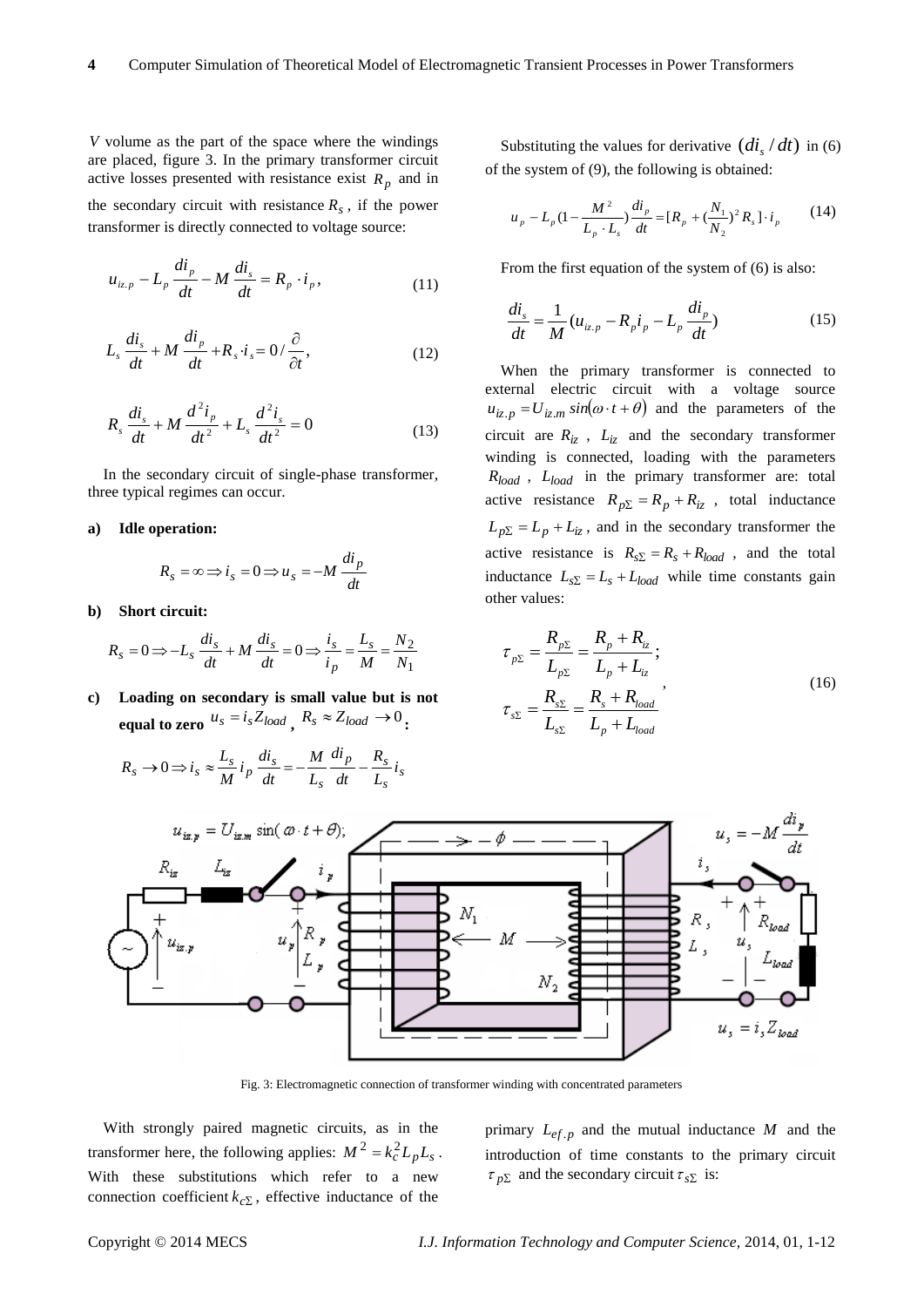$$
k_{c\Sigma}^2 = \frac{M^2}{L_{p\Sigma}L_{s\Sigma}}, \ L_{ef.p} = (1 - k_c^2)L_{p\Sigma}, \tag{17}
$$

For which an homogenous part according to convolution theorem  $(\partial/\partial t \Leftrightarrow j\omega = p)$  applies to the equation:

$$
\tau_{p\Sigma}\tau_{s\Sigma}(1-k_{c\Sigma}^2)p^2+(\tau_{p\Sigma}+\tau_{s\Sigma})p+1=0, (18)
$$

Roots of characteristic equation, when decrement  $D=0$ , are:

$$
p_{1,2} = \frac{-(\tau_{p\Sigma} + \tau_{s\Sigma}) \pm \sqrt{(\tau_{p\Sigma} + \tau_{s\Sigma})^2 - 4\tau_{p\Sigma}\tau_{s\Sigma}(1 - k_{c\Sigma}^2)}}{2\tau_{p\Sigma}\tau_{s\Sigma}(1 - k_c^2)},
$$
(19)

and the decrement of the equation is greater than zero, the roots are multiple and different:

$$
\tau_{p\Sigma}\tau_{s\Sigma}(1-k_{c\Sigma}^2)p^2+(\tau_{p\Sigma}+\tau_{s\Sigma})p+1>0, (20)
$$

The current of the primary is the sum of a free component  $i_{psl}$  and a forced component  $i_{ppr}$  of the primary current:

$$
i_p = i_{psl} + i_{ppr} = A_1 e^{p_1 t} + A_2 e^{p_2 t} + i_{ppr},
$$
 (21)

The forced component is created by the voltage of the resource  $u_{iz. p} = U_m \sin(\omega \cdot t + \theta)$  as well as the harmonic function:

$$
i_{ppr} = I_{pm} \sin(\omega \cdot t + \theta - \varphi_p), \qquad (22)
$$

If the expression for the forced component  $i_{ppr}$ substitutes in (19) values for  $I_{pm}$ , then  $\varphi_p$  shall be determined:

Rising to the second power and then extracting of the root of the left and right side of the last equation is obtained:

$$
I_{pm}\sqrt{[1-\tau_{p\Sigma}\tau_{s\Sigma}(1-k_{c\Sigma}^2)\omega^2]^2+(\tau_{p\Sigma}+\tau_{s\Sigma})^2\omega^2}.
$$
  
.
$$
\sin(\omega \cdot t+\theta-\varphi_p-\alpha) = \frac{U_{iz,m}}{R_{p\Sigma}}\sqrt{1+\tau_{s\Sigma}^2\omega^2}\sin(\omega \cdot t+\theta+\beta)
$$
 (23)

$$
\alpha = \arctg \frac{(\tau_{p\Sigma} + \tau_{s\Sigma})\omega}{1 - \tau_{p\Sigma}\tau_{s\Sigma}(1 - k_{c\Sigma}^2)\omega^2}, \beta = \arctg(\tau_{s\Sigma}\omega), \qquad (24)
$$

$$
\varphi_p = \arctg \frac{(\tau_{p\Sigma} + \tau_{s\Sigma})\omega}{1 - \tau_{p\Sigma}\tau_{s\Sigma}(1 - k_{cs}^2)\omega^2} - \arctg(\tau_{s\Sigma}\omega),
$$
(25)

$$
I_{pm} = \frac{U_{iz,m}}{R_{p\Sigma}} \frac{\sqrt{1 + \tau_{s\Sigma}^2 \omega^2}}{\sqrt{[1 - \tau_{p\Sigma} \tau_{s\Sigma} (1 - k_{c\Sigma}^2) \omega^2]^2 + (\tau_{p\Sigma} + \tau_{s\Sigma})^2 \omega^2}},
$$
 (26)

In the moment of closing of both switches, figure 3 (in the circuit of primary and secondary) values are:  $i_p(0) = 0$  for  $i_s(0) = 0$  and  $u_p(0) = U_{iz,m} \sin(\omega t)$ .

From the (7) of the system we obtain the first derivative:

$$
\frac{di_p}{dt}\Big|_{t=0} = \frac{L_{s\Sigma}}{L_{p\Sigma}L_{s\Sigma} - M^2}u_p(0)
$$

$$
= \frac{u_{iz,p}(0)}{L_{p\Sigma}(1 - k_{c\Sigma}^2)},
$$
(27)

Integrating constants are determined from the boundary conditions:

$$
A_1 p + A_2 p + \omega \cdot I_{pm} \cos(\theta - \phi_p)
$$
  
= 
$$
\frac{u_{iz,p}(0)}{L_{p\Sigma}(1 - k_{c\Sigma}^2)}
$$
 (28)

The value of the current  $i<sub>s</sub>$  is obtained from the differential equation:

$$
\tau_{p\Sigma}\tau_{s\Sigma}(1-k_{c\Sigma}^2)\frac{d^2i_s}{dt^2}+(\tau_{p\Sigma}+\tau_{s\Sigma})\frac{di_s}{dt}+i_s
$$
  
=-\frac{M}{R\_{p\Sigma}R\_{s\Sigma}}(\frac{du\_{iz,p}}{dt}) (29)

For the homogenous part of differential equation the same decrement applies:

$$
\tau_{p\Sigma}\tau_{s\Sigma}(1-k_{c\Sigma}^2)p^2+(\tau_{p\Sigma}+\tau_{s\Sigma})p+1=0, (30)
$$

The solution for the secondary current is the sum of free and the forced component:

$$
i_s = i_{ssl} + i_{spr} = B_1 e^{P_1 t} + B_2 e^{P_2 t} + i_{spr},
$$
 (31)

The forced component is defined by a time form:

$$
i_{spr} = I_{sm} \sin(\omega \cdot t + \theta - \varphi_s), \qquad (32)
$$

If the expression for the forced component  $i_{spr}$  is substituted in for (34) the values for  $I_{sm}$  i  $\varphi_s$  will be determined:

$$
I_{\rm sm} = \frac{\omega M U_{\rm i,m}}{R_{p\Sigma} R_{\rm s\Sigma}} \frac{1}{\sqrt{\left[-\tau_{p\Sigma}\tau_{\rm s\Sigma} (1 - k_{\rm c\Sigma}^2)\omega^2\right]^2 + \left(\tau_{p\Sigma} + \tau_{\rm s\Sigma}\right)^2 \omega^2}} \,, \quad (33)
$$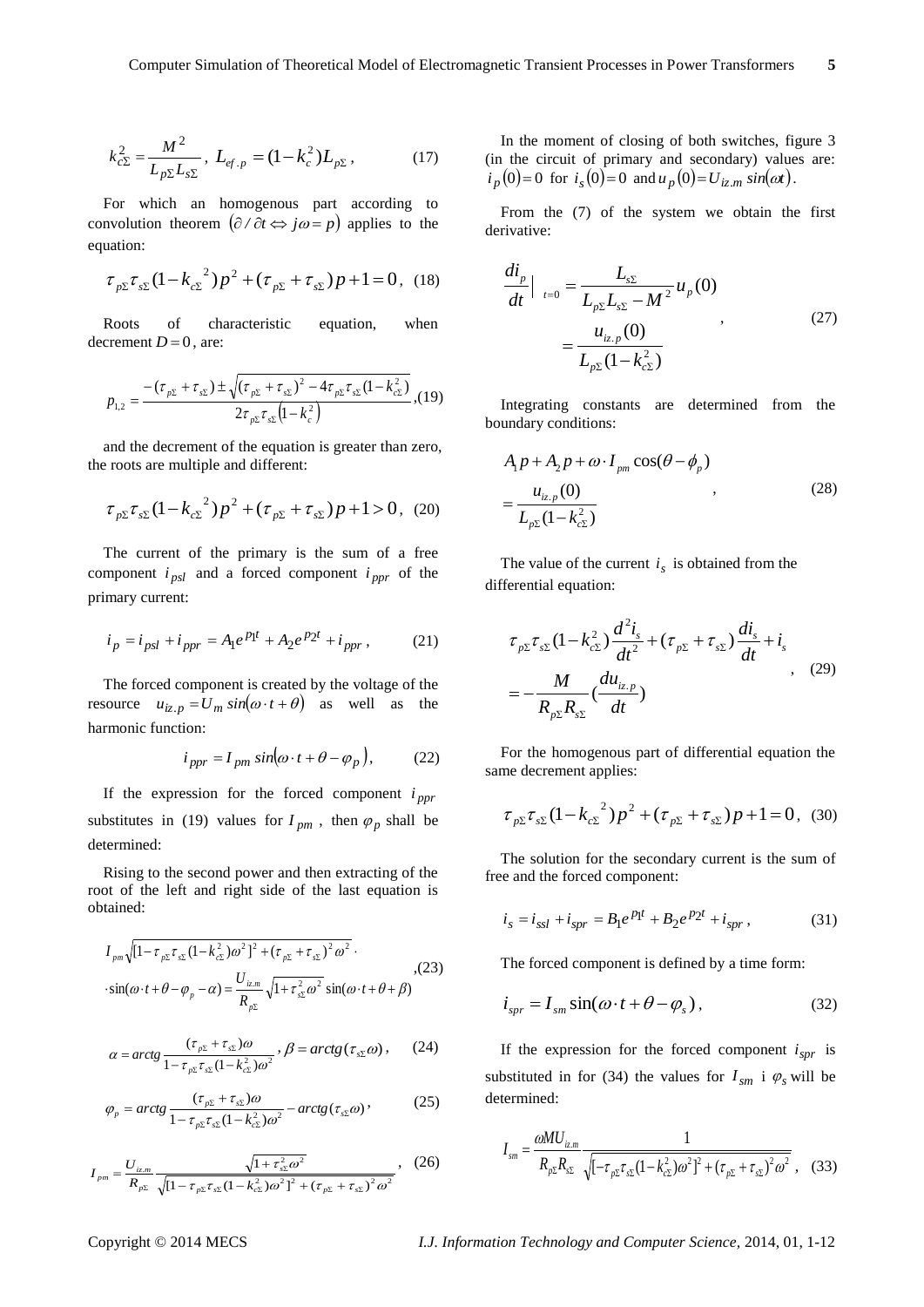$$
\varphi_s = \arctg \frac{(\tau_{p\Sigma} + \tau_{s\Sigma})\omega}{1 - \tau_{p\Sigma}\tau_{s\Sigma}(1 - k_{c\Sigma}^2)\omega^2} + \frac{\pi}{2},\tag{34}
$$

Integrated constants are obtained from two conditions: 1. At the moment of closing of both switches (on the primary and the secondary) the value is  $i_s(0)=0$ , and 2. from (7) the first derivative is:

$$
\frac{di_s}{dt}\Big|_{t=0} = -\frac{M}{L_{s\Sigma}}\frac{di_p}{dt}\Big|_{t=0} = \frac{k_{c\Sigma}^2 u_{iz,p}(0)}{M(1-k_{c\Sigma}^2)},\quad (35)
$$

If there are no magnetic dissipations the values are:

$$
k_c = 1
$$
,  $p_1 = -\frac{1}{\tau_{p\Sigma} + \tau_{s\Sigma}}$ ,  $p_2 = -\infty$ , (36)

$$
i_p = i_{psl} + i_{ppr} = A_1 e^{p_1 t} + i_{ppr} , \qquad (37)
$$

$$
\dot{i}_s = \dot{i}_{ssl} + \dot{i}_{spr} = B_1 e^{p_1 t} + \dot{i}_{spr},
$$
\n(38)

For primary the values are:

$$
I_{pm} = \frac{U_m}{L_{p\Sigma}} \frac{\tau_{p\Sigma} \sqrt{1 + \omega^2 \tau_{s\Sigma}^2}}{\sqrt{1 + (\tau_{p\Sigma} + \tau_{s\Sigma})^2}},
$$
(39)

$$
\frac{U_m}{L_{p\Sigma}} \frac{\tau_{p\Sigma}}{\sqrt{1 + (\tau_{p\Sigma} + \tau_{s\Sigma})^2}} = \frac{I_{pm}}{\sqrt{1 + \omega^2 \tau_{s\Sigma}^2}},
$$
(40)

$$
A_1 = \frac{\tau_{p\Sigma}\tau_{s\Sigma}}{\tau_{p\Sigma} + \tau_{s\Sigma}} \frac{u_{iz,p.}(0)}{L_{p\Sigma}} - I_{pm} \sin(\theta - \varphi_p)
$$
  
\n
$$
\varphi_p = arctg[(\tau_{p\Sigma} + \tau_{s\Sigma})\omega]
$$
 (41)

and for secondary the are values:

$$
I_{\scriptscriptstyle sm} = \frac{\omega M}{L_{\scriptscriptstyle s\Sigma}} \frac{\tau_{\scriptscriptstyle s\Sigma}}{\sqrt{1 + \omega^2 \tau_{\scriptscriptstyle s\Sigma}^2}} I_{\scriptscriptstyle pm},\tag{42}
$$

$$
B_1 = -\frac{\tau_{p\Sigma}\tau_{s\Sigma}}{\tau_{p\Sigma} + \tau_{s\Sigma}} \frac{u_{iz,p}(0)}{M} - I_{sm}\cos(\theta - \varphi_p), \quad (43)
$$

$$
\varphi_{s} = arctg[(\tau_{p\Sigma} + \tau_{\Sigma s})\omega] + \frac{\pi}{2}, \qquad (44)
$$

$$
\frac{1}{I_{pm}^{2}} \left| A_{1} - \frac{u_{iz,p}(0)}{L_{p\Sigma}} \frac{\tau_{p\Sigma} \tau_{s\Sigma}}{\tau_{p\Sigma} + \tau_{s\Sigma}} \right|^{2} = \sin^{2}(\theta - \varphi_{p}) , (45)
$$

$$
\frac{1}{I_{sm}^2}\left|B_1 - \frac{u_{iz,p}(0)}{M} \frac{\tau_{p\Sigma}\tau_{s\Sigma}}{\tau_{p\Sigma} + \tau_{s\Sigma}}\right|^2 = \cos^2(\theta - \varphi_p), \quad (46)
$$

The values of transformer's voltage are calculated of the system of (9):

$$
u_p = u_1 = -M \frac{di_s}{dt},
$$
\t(47)

$$
u_s = u_2 = -M \frac{di_p}{dt},
$$
\t(48)

In transformers of  $10 < V_n < 110kV$  the voltages for basic harmonic  $f = 50 \left[ Hz \right]$  values of relation of winding parameters are such an error of 0,1% occurs:

$$
|X_{X=\omega L}| > 4|R| \Leftrightarrow
$$
  
\n
$$
\tau \omega = (\frac{L\omega}{R})\omega \approx 4 \times 314 = 1256 >> 1
$$
\n(49)

$$
\sqrt{\frac{1+\tau_{s\Sigma}^2 \omega^2}{1+(\tau_{p\Sigma}+\tau_{s\Sigma})\omega^2}} \approx \frac{\tau_{s\Sigma}}{\tau_{p\Sigma}+\tau_{s\Sigma}},
$$
\n(50)

$$
I_{pm} = \frac{U_{iz,m}}{L_{p\Sigma}} \frac{\tau_{p\Sigma} \tau_{s\Sigma}}{\tau_{p\Sigma} + \tau_{s\Sigma}}
$$
  
\n
$$
\Leftrightarrow \frac{\tau_{p\Sigma} \tau_{s\Sigma}}{\tau_{p\Sigma} + \tau_{s\Sigma}} = \frac{I_{pm}}{U_{iz,m}} L_{p\Sigma}
$$
\n(51)

$$
A_{1} = I_{pm} \left[ \frac{u_{iz,p}(0)}{U_{iz,m}} - \sin(\theta - \varphi_{p}) \right],
$$
 (52)

$$
i_p = I_{pm} \{ e^{-\frac{t}{\tau_{p\Sigma} + \tau_s \Sigma}} \left[ \frac{u_{iz,p}(0)}{U_{iz,m}} - \sin(\theta - \phi_p) \right] + \sin(\omega t + \theta - \phi_p) \}
$$
(53)

$$
I_{sm} = \frac{U_{i z.m}}{L_{p\Sigma}} \frac{\tau_{p\Sigma} \tau_{s\Sigma}}{(\tau_{p\Sigma} + \tau_{s\Sigma}) \omega} \frac{M \omega}{L_{s\Sigma}} = \frac{M}{L_{s\Sigma}} I_{pm}, \quad (54)
$$

$$
\varphi_s = \varphi_p + \frac{\pi}{2} \Longrightarrow \sin(\theta - \varphi_s) = \cos(\theta - \varphi_p),
$$
 (55)

$$
B_{1} = I_{pm} \left[ -\frac{u_{iz,p}(0)}{U_{iz,m}} \frac{L_{p\Sigma}}{M} - \frac{M}{L_{s\Sigma}} \cos(\theta - \varphi_{p}) \right], (56)
$$

Copyright © 2014 MECS *I.J. Information Technology and Computer Science,* 2014, 01, 1-12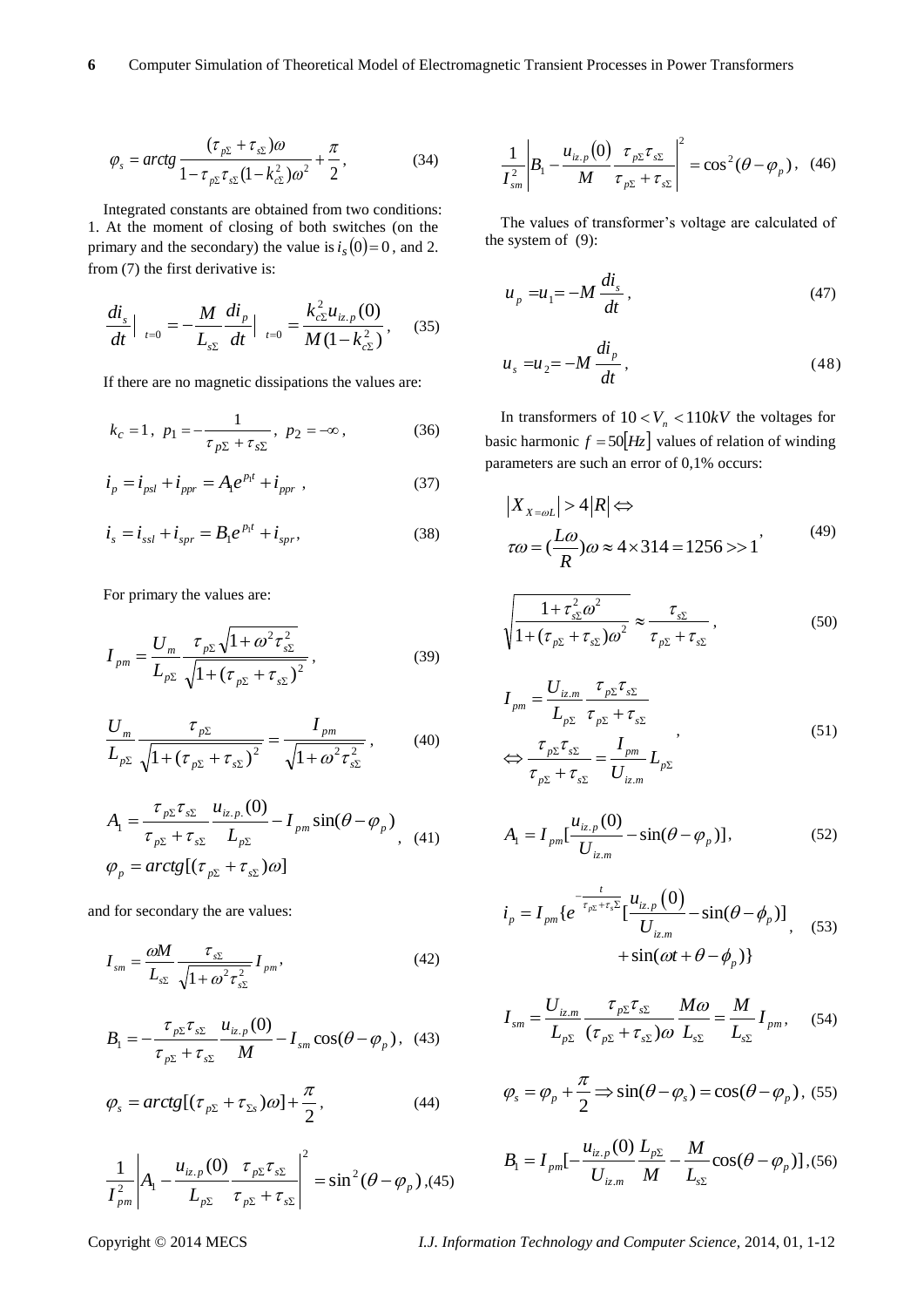In the idle mode:

$$
R_{s\Sigma} = \infty / L_{s\Sigma} = \infty \Longrightarrow i_s = 0 \Longrightarrow u_s = -M \frac{di_p}{dt}, \quad (57)
$$

$$
I_{pm} = \frac{U_{iz,m}}{L_{p\Sigma}} \frac{\tau_{p\Sigma}}{\sqrt{1 + (\tau_{p\Sigma}\omega)^2}},
$$
\n(58)

This value also presents the current of magnetization:

$$
i_m = i_{10} = I_{pm} \{ e^{-\frac{t}{\tau_{p\Sigma}}} \left[ \frac{u_{iz,p}(0)}{U_{iz,m}} - \sin(\theta - \phi_p) \right]_{+} \text{sin}(\omega t + \theta - \phi_p) \}
$$
 (59)

$$
u_{s} = MI_{pm} \{ \frac{1}{\tau_{p\Sigma}} e^{-\frac{t}{\tau_{p\Sigma}}} [\frac{u_{iz,p}(0)}{U_{iz,m}} - \sin(\theta - \phi_{p})] - \omega \cos(\omega t + \theta - \phi_{p}) \}
$$
(60)

Value of flux from (5) is:

$$
\Phi = -\frac{1}{N_2} \int_0^t u_s dt \cdot,\tag{61}
$$

In the short-circuit mode conditions are:

$$
R_{s\Sigma} \to 0 \Longrightarrow -L_s \frac{di_s}{dt} + M \frac{di_s}{dt} = 0
$$
  

$$
\Longrightarrow \frac{i_s}{i_p} = \frac{L_s}{M}
$$
 (62)

$$
i_p = I_{pm} \{ e^{-\frac{t}{\tau_{sE}}} [\frac{u_{iz,p}(0)}{U_{iz,m}} - \sin(\theta - \phi_p)] + \sin(\omega t + \theta - \phi_p) \}
$$
\n
$$
(63)
$$

$$
i_{s} = I_{pm} \frac{L_{ss}}{M} \{ e^{-\frac{t}{\tau_{ss}}} \left[ \frac{u_{iz,p}(0)}{U_{iz,m}} - \sin(\theta - \phi_{p}) \right] \}
$$
  
+ 
$$
\sin(\omega t + \theta - \phi_{p}) \}
$$
 (64)

#### **2.2 Calculation of The Transformer's Para- Meters**

The model of the transformer is accomplished, using the software program MATLAB-SIMULINK in such a way that its inputs are vectors of source voltage and source parameters and windings of the transformer, and outputs are vectors of flux, currents of magnetic biasing and variable equations of voltage value of both primary and secondary.

Simulation and analysis of the transformer's behavior in transient processes was preformed in idle operation and is consisted of the described simulation models of voltages and source parameters and transformers along with blocks which simulate voltages of the transformer.

In accordance with technical practice it is necessary to determine resistance and inductance of windings in the system per unit.

Base values are nominal output  $S_n[VA]$ , nominal frequency  $f_n[Hz]$ , and nominal voltages  $V_n[V]$  and effective voltage value *Vrms* which corresponds to winding.

The base unit resistance, and base and unit inductance which are used for each winding are:

$$
R_{base} = \frac{[V_n]^2}{S_n}
$$
  
\n
$$
R(p.u) = \frac{R[\Omega]}{R_{base}[\Omega]}
$$
  
\n
$$
L(p.u) = \frac{L[H]}{L_{base}[H]}
$$

The unit value of active resistance of the magnetic circuit  $R_m$  is based on indicated power  $S_n[VA]$  and on the nominal voltage of the winding 1.

## **III. Transients in Transformers in MATLAB SIMULINK**

If the process is simulated with a residual flux phi0, the second point of a saturation characteristic is on the coordinate and corresponds to zero value of the current, as shown on figure 4.b. The characteristic of saturation is input with ( *i* , *phi* ) values per unit in the system, and with start from couple (0,0). The Power Block (PSB) converts vectors of flux p.u. and vectors of the current  $I_{pu}$  into standard units which shall be used in the model of saturation:

$$
\Phi = \Phi_{pu} \Phi_{base}, \Phi_{pu} = \Phi / \Phi_{base}
$$
  

$$
I = I_{pu} I_{base}, I_{pu} = I / I_{base}
$$

,

where the base values of flux and current have values which correspond to nominal voltage, power and frequency.

Nominal power and frequency: Nominal apparent power  $S_n[VA]$ , and frequency  $f_n[Hz]$ , of transformer.

Winding parameters 1: Nominal effective value of voltage in  $|V|$ , resistance and drive inductance of winding 1 in p.u.. Winding parameters 2: Nominal effective value of voltage in  $|V|$ , resistance and drive inductance of winding 2 in p.u.. The characteristic of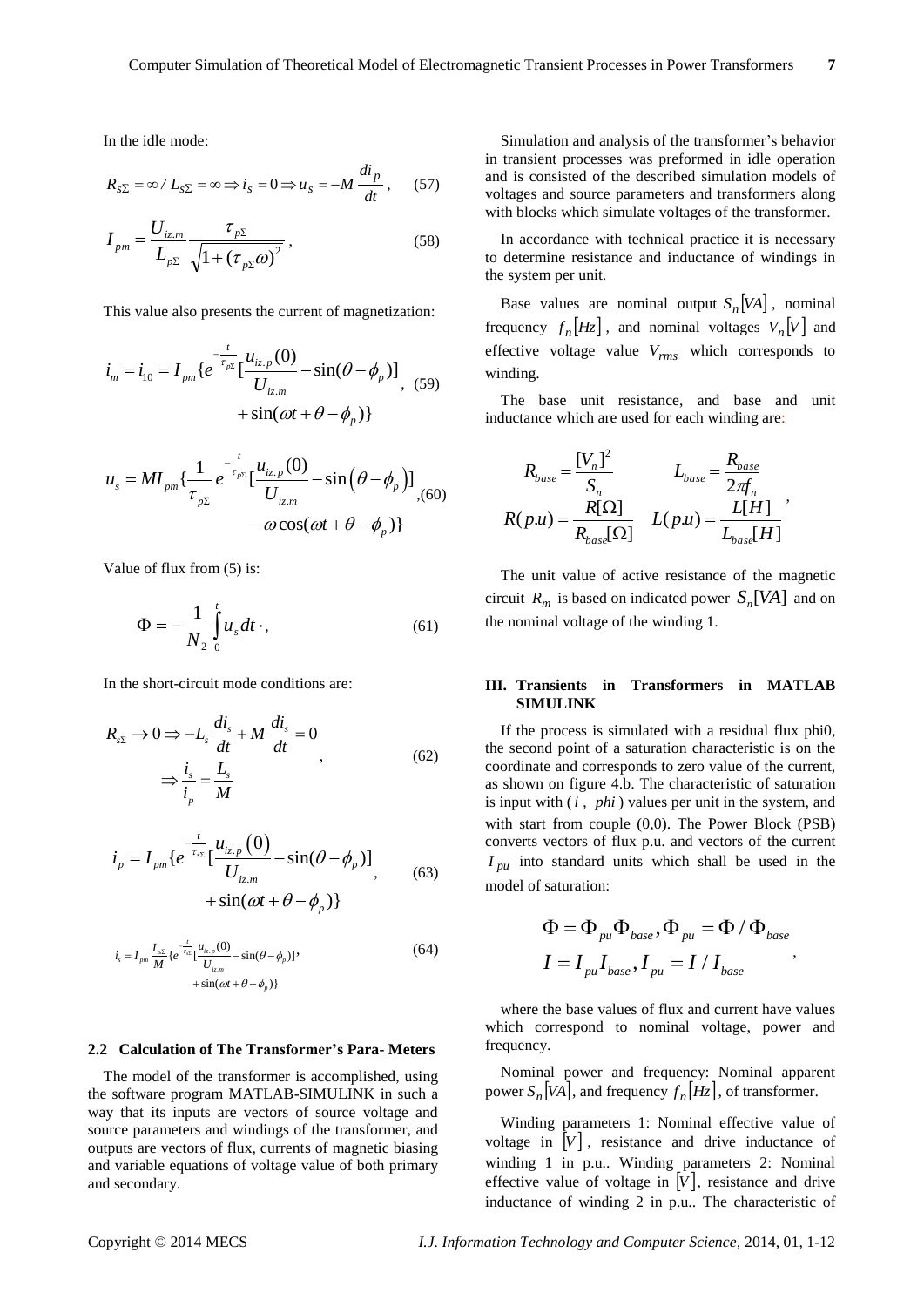saturation-denoted as a flow/diagram of current pair  $(p.u.)$ -flux  $(p.u.)$  which starts from the point  $(0,0).$ Active losses in the core of magnetic circuit and initial flux: Active losses of the power in the core which are included into the resistance parameter  $R_m$  in p.u.. For example: Denoting loss of active power as 0,2% at nominal voltage nominal value for  $R_m = 500$  p.u. also can be denoted as the initial flux phi0 (p.u). The initial flux has special importance in transformer feeding. If phi0 is not denoted, the initial flux is automatically set for simulation of a steady-state start.

The following has been measured: Voltages of windin  $U_1 = U_p = U_{N1}(p.u.)$ ,  $U_2 = U_s = U_{N2}(p.u.)$ , Currents of winding:  $I_{N1}$ ,  $I_{N2}$ . Magnetizing current:  $I_{mag}$ . Flux:  $\Phi$ .

Outputs and inputs: One input, one output, or three outputs (if they exist) instantly have the same polarity. If on the input, with the third winding equaling 0 is found, then in the block-set it is implemented in the transformer with two windings and magnetic circuit and the display shows an icon which symbolizes a transformer.

Limitations: A winding on the icon can vary. A variable winding is internally and directly connected to the resistance in the circuit, and an invisible connection has no influence on voltage and current measurement. The flux saturation model does not include hysteresis, figure 4.b. The circuit is available in the file psbxfosaturable.mdl file.

#### **3.1 Simulation No. 1**

Simulation was performed on the real three-phase power transformer SIMENS-ONAF/ONAN (dimensions: length 7800 *mm* , width 3250 *mm* , height 6100 *mm* , transformer has fans which start to work at higher loadings; oil flow depends only on siphon effect) with the following information: connection *Yy* , current of idle operation  $i_0\% \approx 0.5\%$ , voltage of short circuit  $u_k$ %  $\cong$  10*,5%*, voltages of primary and secondary  $U_{np} = U_{n1} = 71.09 [kV]$ ,  $U_{ns} = U_{n2} = 21.24 [kV]$ ,  $S_n = 100[MVA], P_{Fe} = 49[kW], P_{cum} = 285[kW],$  $V_{np} = V_{n1} = 123 = (110 \pm 8\%) [kV], V_{ns} = V_{n2} = 36,75 [kV].$ 

From the primary side, the reactance of the short circuit is:

$$
X_k = \frac{u_k\%}{100} \frac{V_{1n}^2}{S_n} = \frac{10}{100} \frac{123^2 \cdot 10^6}{100 \cdot 10^6} \approx 15.13 [\Omega]
$$

The ratio of the number of coils of the primary and secondary windings is:

$$
k_t = \frac{V_{2n}}{V_{1n}} = \frac{36,75}{123} = 0,2988 \approx 0,3
$$

Reactance of the primary and secondary windings are:

$$
X_{k1} = \frac{X_k}{2} = \frac{15.13}{2} \approx 7.56[\Omega]
$$

$$
X_{k2} = \frac{X_k}{2}k_t^2 = \frac{15.13}{2}(0.3)^2 \approx 0.68[\Omega]
$$

Dissipative inductances of primary and secondary are:

$$
L_1 = L_{\gamma 1} = \frac{X_{k1}}{\omega} = \frac{7.56}{314} \approx 0.024[H]
$$

$$
L_2 = L_{\gamma 2} = \frac{X_{k2}}{\omega} = \frac{0.68}{314} \approx 0.0022[H]
$$

Impedance of magnetic biasing is:

$$
Z_m \cong X_m = \frac{V_{1n}V_{1n}}{\sqrt{3} \cdot i_0\% I_n V_{1n}} = \frac{V^2_{1n}}{i_0 S_n} = \frac{123^2 10^6}{0.005 \cdot 100 \cdot 10^6} = 30,26 [k\Omega]
$$

Inductance on the primary side is:

$$
L_m = \frac{X_m}{\omega} = \frac{30.26 \cdot 10^3}{314} = 96,36[H]
$$

Resistance of transformer winding (primary and secondary) is:

$$
R_1 = R_p = R_{1k} = \frac{1}{2} \frac{P_{cun}}{3I_{1n}^2} = \frac{1}{2} \frac{P_{cun}}{3 \cdot S_n^2} (\sqrt{3}V_{1n})^2 =
$$
\n
$$
= \frac{1}{2} \frac{P_{cun}}{S_n^2} V_{1n}^2 = \frac{1}{2} \frac{285 \cdot 10^3}{100^2 10^{12}} 123^2 10^6 \approx 0,2156 [\Omega]
$$
\n
$$
R_2 = R_s = R_{2k} = \frac{1}{2} \frac{P_{cun}}{3I_{2n}^2} = \frac{1}{2} \frac{P_{cun}}{3 \cdot S_n^2} (\sqrt{3}V_{2n})^2 =
$$
\n
$$
= \frac{1}{2} \frac{P_{cun}}{S_n^2} V_{2n}^2
$$
\n
$$
= \frac{1}{2} \frac{285 \cdot 10^3}{100^2 10^{12}} 36,75^2 \cdot 10^6 \approx 0,0194 [\Omega]
$$
\n
$$
R_{base} = \frac{[V_n]^2}{S_n} = 50.43 \Omega
$$
\n
$$
L_{base} = \frac{R_{base}}{2\pi n} = \frac{50.43}{314} = 0,1606
$$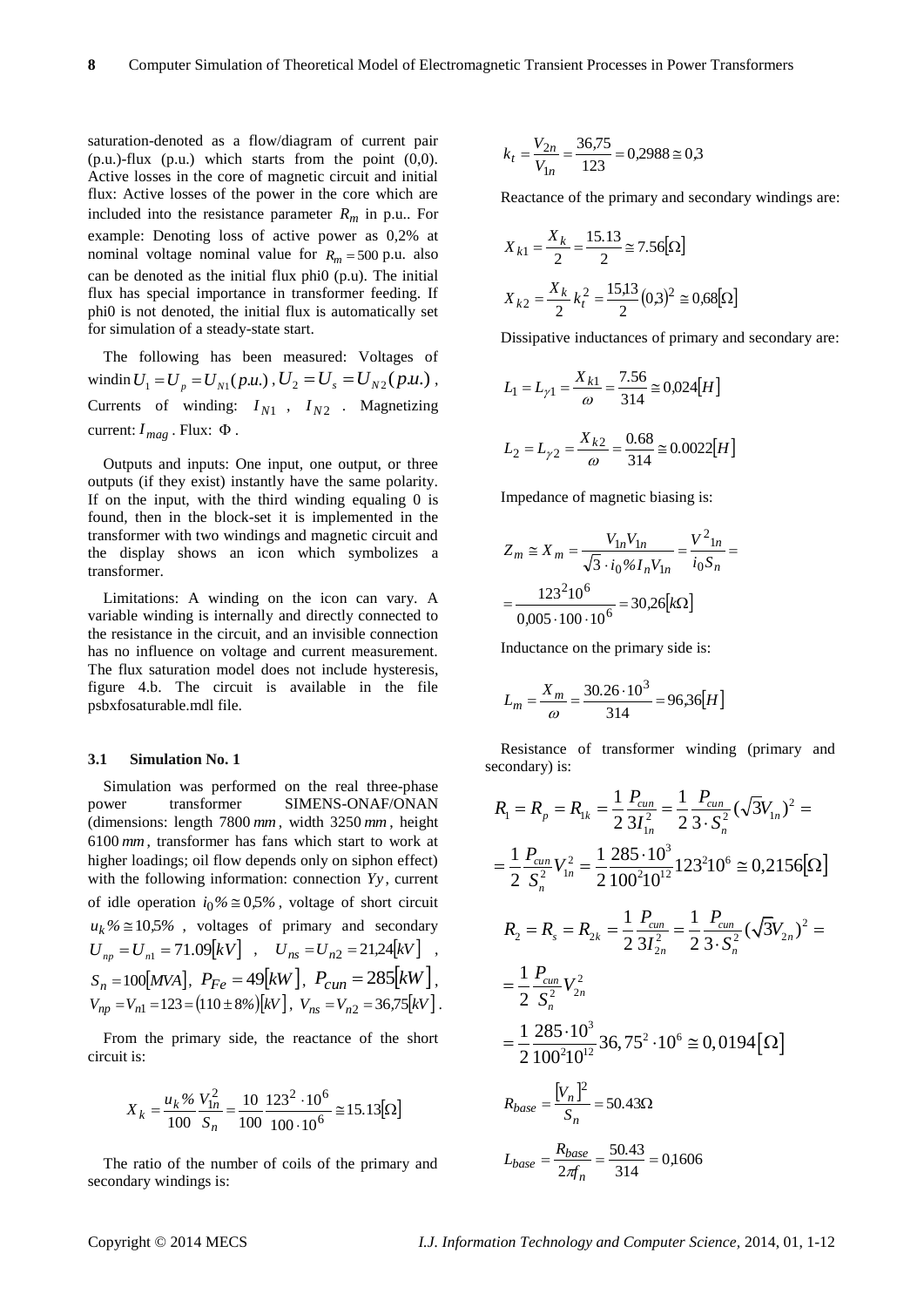$$
\Phi_{base} = \frac{V_1}{2\pi f_n} \sqrt{2} = \frac{123e^{3}/sqrt(3)}{2\pi \cdot 50} sqrt(2) = 3,19[Wb]
$$
  

$$
I_{base} = \frac{S_n}{V_1} \sqrt{2} = \frac{100e6}{123e^{3}/sqrt(3)} sqrt(2) = 1983[A]
$$

The three-phase transformer 100 [MVA], 123/36.75  $kV$  is single-phase fed from the resource 50 *Hz* . Transformer: Nominal power 100e6,50 *Hz*, parameters of winding 1 (primary): 123e3 Vrms/sqrt(3),  $R = 0.00427$  p.u.,  $L = 0.145$  p.u., parameters of winding 2 (secondary): 36.7e3. Active losses in the magnetic circuit: 1000p.u. Characteristic of saturation: [0 0; 0 1.0;

1.0 1.22], residual flux =  $0.6$  p.u. is presented as a partially linear curve of flux dependence from the magnetization current

Input values which correspond to dialog box are:

$$
R_1 = \frac{0.2156[\Omega]}{50.43[\Omega]} = 0.004275 p.u.
$$

$$
L_1 = \frac{0.024[H]}{0.1606[H]} = 0.1494 p.u.
$$



Fig. 4: a) Simulation of idle operation of transformer and b) characteristics of block saturation of saturated transformer

In this simulation process, figure 4 which presents a regime of idle operation of a transformer shows the influence of the characteristic of saturation and time constants of a transformer. In that moment, the values of the flux and magnetization current start to increase which cause the increase of the voltage in the primary and secondary, where the voltage on the secondary transformer can have a higher unit value from the voltage of primary transformer. During the process the time constants of the primary and secondary as well as the nonlinear characteristic of magnetic saturation have the influence. The voltage of the secondary, due to this influence, has a slight increase after a time period of 0,06 *s* and is permanently stable until the end of simulation, figure 5.

#### **3.2 Simulation No. 2**

Figure 6: It simulates the short circuit and only controls the current of the secondary set to the nominal current  $I_n^{\prime\prime} = 232[A]$ , for a real three-phase power transformer SIMENS-ONAF (dimensions: length, width, height 1140x800x1700 *mm* , transformer has fans which start to work at higher loadings; oil flow depends only on siphon-effect) with the following information: connection *Dy*<sup>5</sup>, current of idle operation  $i_0\% \approx 1\%$ , voltage of short circuit  $u_k\% \approx 3.75\%$ , voltages of primary and secondary  $U_{np} = U_{n1} = 10.5 \, kV$ ,  $U_{ns} = U_{n2} = 230[V]$ ,  $S_n = 160[kVA]$ ,  $P_{Fe} = 500[W]$ ,  $P_{\text{cum}} = 3200[W]$ ,  $V_{np} = V_{n1} = 10.5 [kV]$ ,  $V_{ns} = V_{n2} = 0.4 \, \text{kV}$ .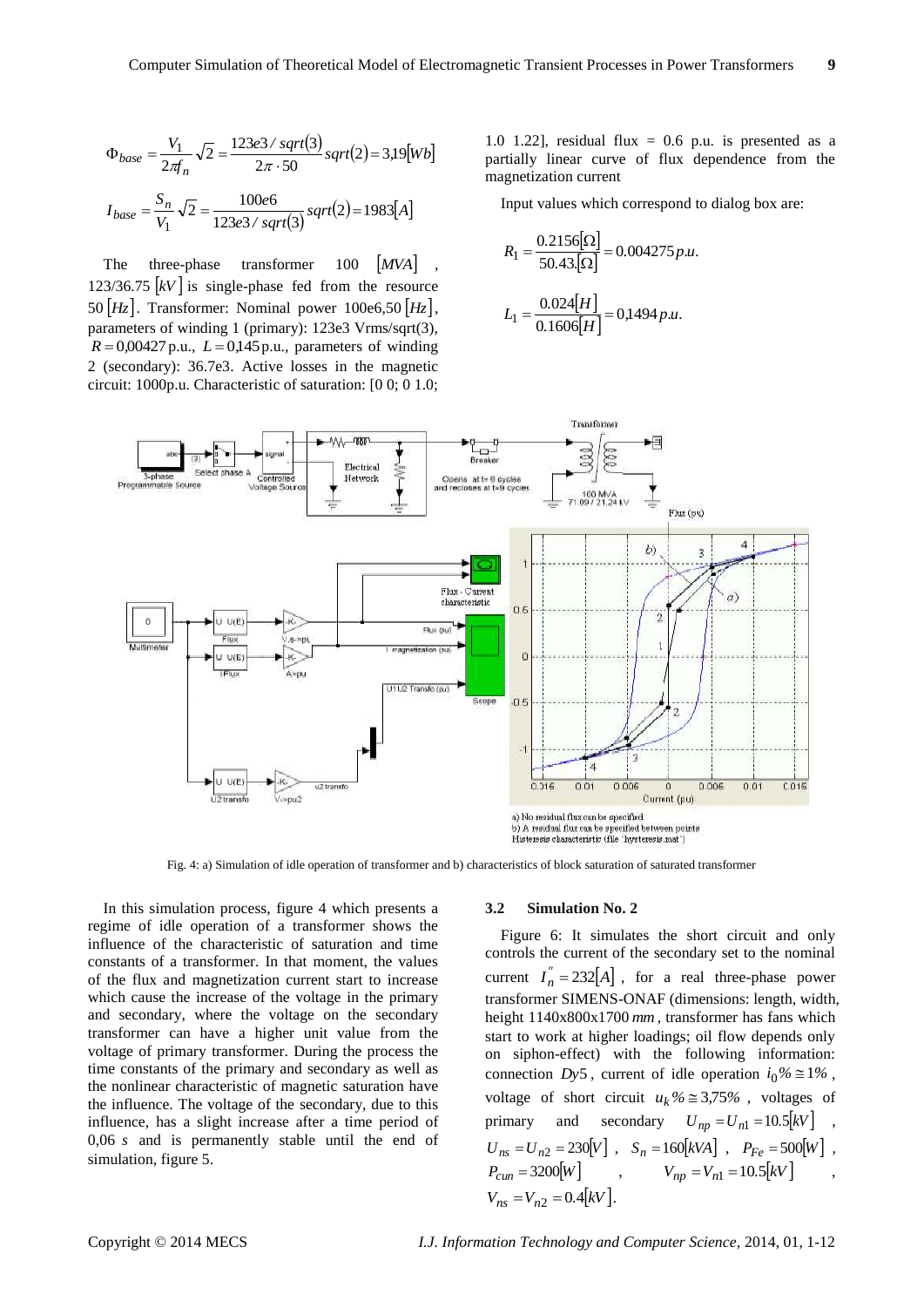



From the primary side the reactance of short circuit is:

$$
X_k = \frac{u_k\%}{100} \frac{V_{1n}^2}{S_n} = \frac{3.75}{100} \frac{10.5^2 \cdot 10^6}{160 \cdot 10^3} \approx 25.8 [\Omega]
$$

The ratio of number of the coils of the primary and secondary winding is:

$$
k_t = \frac{U_{1n}}{U_{2n}} = \frac{10,5}{0.230} = 45.652 \approx 46
$$

The reactance and dissipative inductance of primary winding is:

$$
X_{k1} = \frac{X_k}{2} = \frac{25.8}{2} \approx 12.9 [\Omega]
$$

$$
L_1 = L_{\gamma 1} = \frac{X_{k1}}{\omega} = \frac{12.9}{314} \approx 0.043[H]
$$

Magnetization impedance is:

$$
Z_m \cong X_m = \frac{V_{1n}V_{1n}}{\sqrt{3} \cdot i_0\% I_n V_{1n}} = \frac{V^2_{1n}}{i_0 S_n} = \frac{10.5^2 10^6}{0.01 \cdot 160 \cdot 10^3} = 68.9 [k\Omega]
$$

Inductance of magnetization from the primary side is:

$$
L_m = \frac{X_m}{\omega} = \frac{68.9 \cdot 10^3}{314} = 219,36[H]
$$



Fig 6: Results of simulation no. 2: Short circuit is made by adjustment of loading in secondary  $P_{cum} = 3200[W]$  which was the goal of this simulation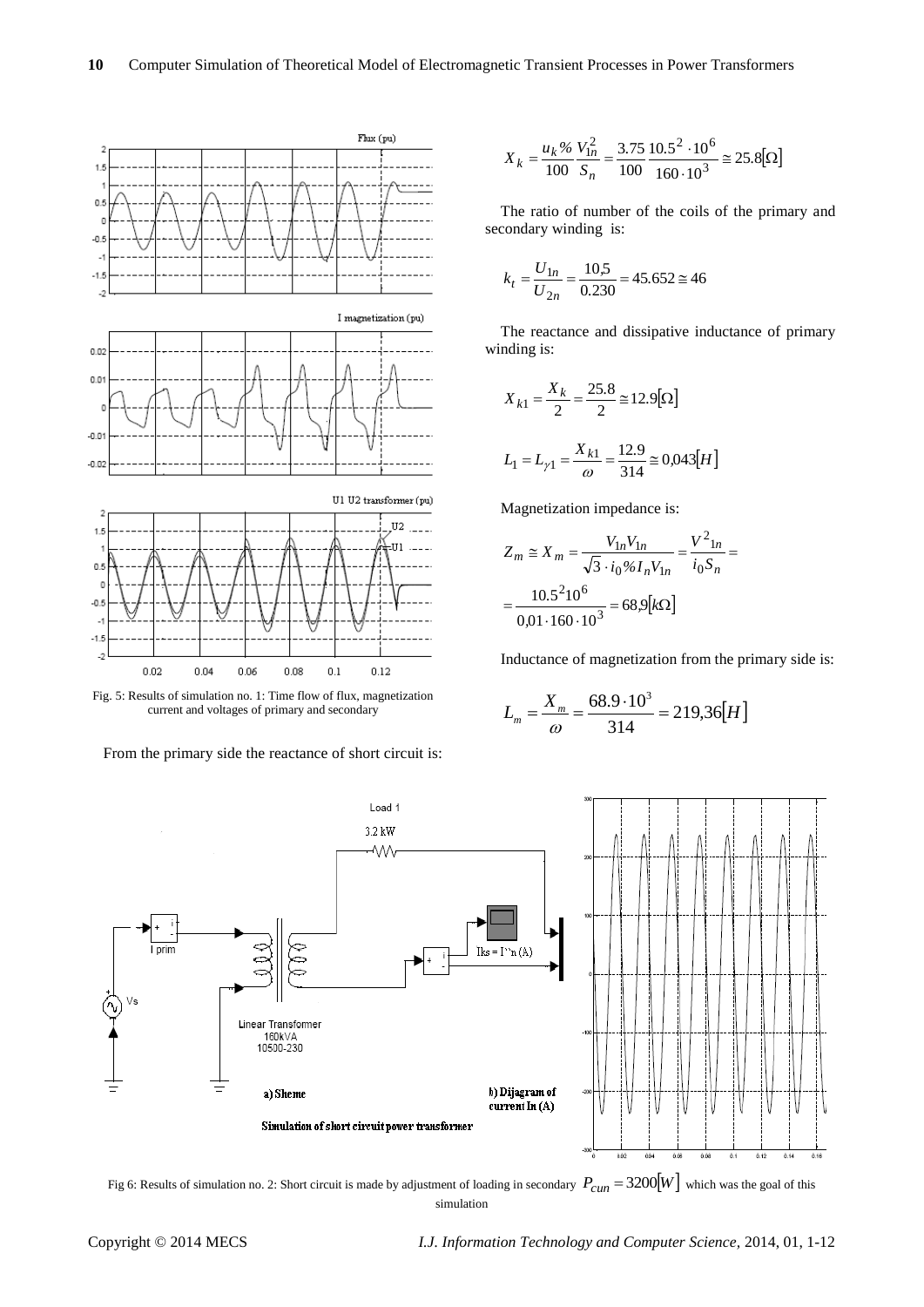Resistance of transformer's primary winding:

$$
R_1 = R_p = R_{1k} = \frac{1}{2} \frac{P_{cum}}{3I_{1n}^2} = \frac{1}{2} \frac{P_{cum}}{S_n^2} V_{1n}^2 =
$$

$$
= \frac{1}{2} \frac{3200}{160^2 10^6} 10.5^2 10^6 \approx 6.89 [\Omega]
$$

$$
R_{base} = \frac{[V_n]^2}{S_n} = \frac{10.5^2 \cdot 10^6}{160 \cdot 10^3} = 689 [\Omega]
$$

$$
L_{base} = \frac{R_{base}}{2\pi f_n} = \frac{689}{314} = 2.194[H]
$$

For this simulation a three-phase transformer ONAN was used, *Dy*5 160 *kVA* , 12(10.5)/0.4 *kV* is singlephase fed from the resource  $50$   $\left|H_z\right|$ . Transformer: Nominal power 250e6,50 *Hz* . Parameters of winding 1 (primary):  $10.5e3$  Vrms,  $R = 0.01$  p.u.,  $L = 0.02$  p.u., parameters of winding 2 (secondary): 0.4e3 Vrms/sqrt(3), active losses in the magnetic circuit: 50p.u. Characteristic of saturation: [0 0;0 1.0;1.0 1.22], residual flux  $= 0.6$  p.u.

Input values which correspond to dialog box are:

$$
R_{1pu} = \frac{6.89[\Omega]}{689[\Omega]} = 0.01 p.u.
$$
  

$$
L_{1pu} = \frac{0.043[H]}{2.194[H]} \approx 0.02 p.u.
$$

The short circuit was simulated with adjusted current of secondary:

$$
I_n^{"} = \frac{S_n}{\sqrt{3}V_n} = \frac{160 \cdot 10^3}{\sqrt{3} \cdot 0.4 \cdot 10^3} = 232[A]
$$

#### **IV. Conclusion**

The application of a computer simulation of dynamic behavior of a power transformer in the software program MATLAB-SIMULINK at transient processes, the validity of a given theoretical model in extreme regimes as idle operation has been confirmed.

Measurement results a) in idle operation- time change of the flux verifies the value of expression (61) time flow of a current of magnetization verifies the value of expression (59), and time flows of voltages of primary and secondary relations (47) and (48) at b) short circuit diagram verifies the value, figure 5.

In the first example of a transformer of high power and a second example of a transformer of low power it has been shown that such a computer simulation in a qualitative way can describe the transient processes and by doing so a better analysis of their behavior can be performed. This paper described dynamic changes in real and ideal power transformer through MATLAB Simulink, which indicates possible malfunction or defect.

#### **References**

- [1] B. Mitraković: Transformatori, Beograd, 1985.
- [2] Datasheet, online: March 10th 2011, [http://www.eps.et.tudelft.nl](http://eps.et.tudelft.nl/)
- [3] Van der Sluis, L., Rutgers, W.R., Koreman, C.G.A.: A physical arc model for the simulation of current zero behaviour of high-voltage circuit breakers, *IEEE T-PWRD* 7(2), 1992, p. 1016–1022.
- [4] Akademik Antonin Veverka: TECHNIKA VYSOKÝCH NAPĚTÍ SNTL/ALFA, DT621.3027 3:621.315.31:II, *Elektrickě razově jevy ve vinutih transforma torů a točivýh strojů*, Praha, 1982.
- [5] Mayer, D.: ŮVOD DO TEORIE ELEKTRICKÝH OBVODŮ, SNTL/ALFA, *16. Nelinearni obvody sa soustrednimi parametry*, Praha, 1978.
- [6] Kvasnica, J.: Teorie elektromagnetickeho pole, Kapitola, V.: Kvayistacionárni elektromagneticke polé, *ACADEMIA PRAHA*, 1985.
- [7] MATLAB SIMULINK Sim Power System, Copyright 1984-2002 The Math Works, Version 6.5.0,180913a, June 2, 2000.
- [8] Bjelić, S., Marković, N. Jakšić, U.: The simplified procedure for calculation of influence of thermal losses on decrease of technical endurance of electric equipment, *III Energy efficiency in application of electricity [www.society-of](http://www.society-of/) thermal engineering of Serbia*, IEEP `2011, ISBN 978-86- 7877-022-7, COBISS.SR-ID 184481804, 2011, Abs. p. 28.
- [9] Розенблат М.А.: Магнитные элементы автоматики й вычислительной техники, УДК 538, *Наука*, Москва, 1974, p. 85–101.
- [10] Bjelic, S., Markovic N.: Multisliced-level type phase-comparison carrier relaying system for multi-terminal lines, *16th International Telekommunication forum*, TELFOR 2008, Belgrade, Session 7: AEE, work 29, Proceedings, 2008, p. 585.
- [11] [Bjelic, S.,](http://kobson.nb.rs/nauka_u_srbiji.132.html?autor=Bjelic%20Slobodan) [Jaksic, U.,](http://kobson.nb.rs/nauka_u_srbiji.132.html?autor=Jaksic%20Uros) [Markovic, N.:](http://kobson.nb.rs/nauka_u_srbiji.132.html?autor=Markovic%20Nenad) Informatical Model of the System of Automatic Breakdown Control in Energetic Systems, *ELEKTRONIKA IR ELEKTROTECHNIKA*, Vol. 1, 2011, p. 87–92.
- [12] Markovic, N., Bjelic, S., Jaksic, U.: Development of new measuring systems based on symmetric components in electric networks, Submission